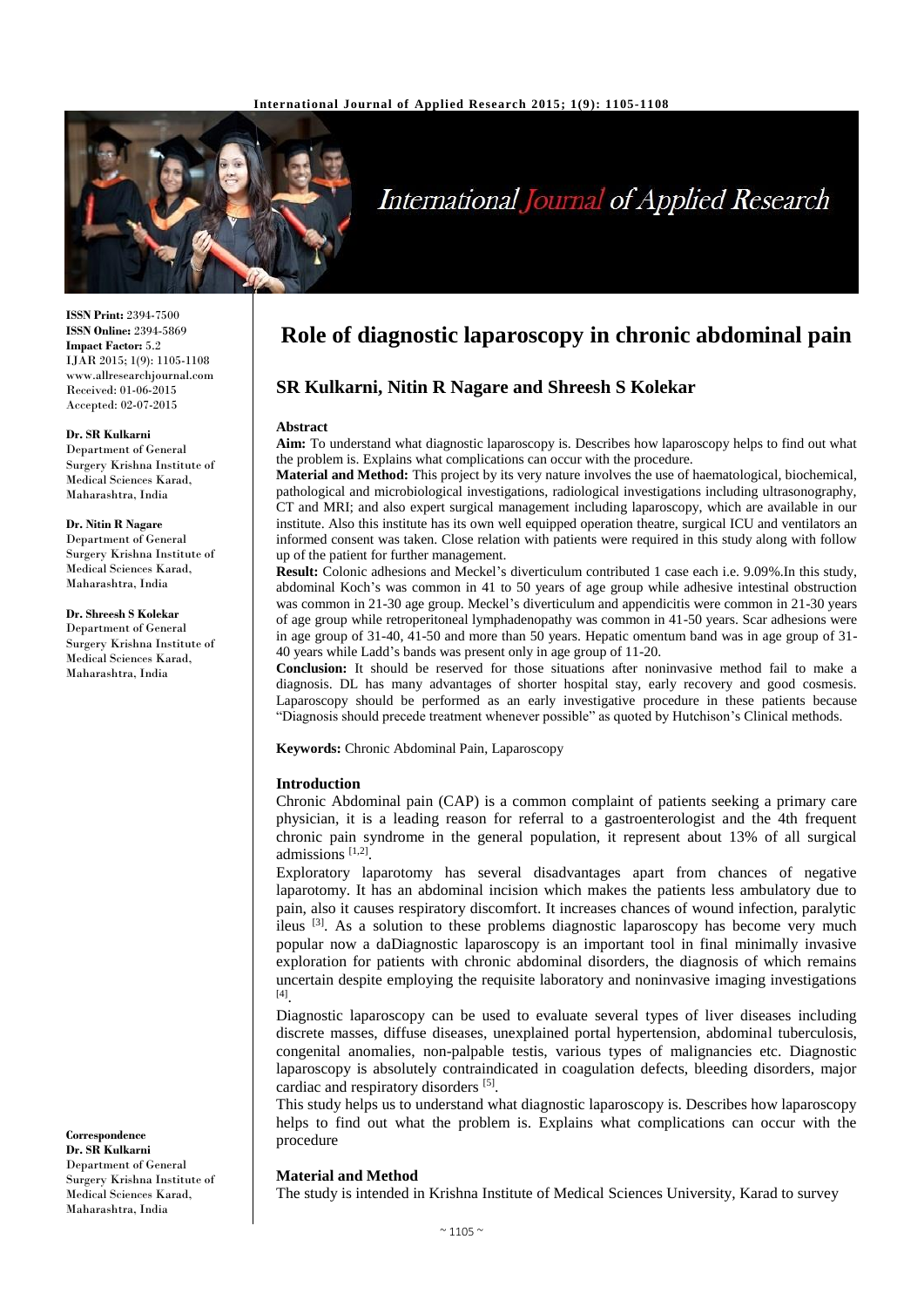and diagnose undiagnosed cases of chronic abdominal pain by laparoscopy in surgical wards. During the period of 2 and ½ years from May 2009 to May 2011 50 cases were studied. Soon after admission the data is recorded according to the proforma. Chief complaints of majority of patients were pain in abdomen lasting for months, on and off vomiting, fever and distension. Detail history was taken followed by general and physical examination.

This project by its very nature involves the use of haematological, biochemical, pathological and microbiological investigations, radiological investigations including ultrasonography, CT and MRI; and also expert surgical management including laparoscopy, which are available in our institute. Also this institute has its own well equipped operation theatre, surgical ICU and ventilators an informed consent was taken. Close relation with patients were required in this study along with follow up of the patient for further management.

In all patients routine investigations like hemoglobin, total count, differential count, erythrocyte sedimentation rate, bleeding time, clotting time, blood sugar, blood urea, serum creatinine, sodium, potassium, urine routine and microscopy, chest X ray, electrocardiogram and ultrasonography was done. Liver function tests, blood grouping and prothrombin time was done in selected cases. CT and MRI was done in selected cases. Physicians and gynecologists opinion was taken if needed.

The abdomen and parts were shaved. All patients were kept nil orally after 10 pm the previous night, enema and rectal suppositories were given where required. All patients were put under antibiotic cover and Ryle's tube and urinary catheter was inserted.

All patients were operated under general anesthesia.

After taking due consent of patients they were posted for diagnostic laparoscopy. Monitor, light source, insufflators were placed on the right side of the patient facing the operating surgeon. Patient was placed in supine position. Painting was done with betadine and spirit and then draping was done.

Creation of pneumoperitoneum was done with the help of carbon dioxide insufflators of automatic type with Veress needle or Hason's cannula. Usually pressure was kept between 8 to 12 mm Hg. After pneumoperitoneum, first infraumbilical 10mm port was introduced in all cases. The peritoneal cavity was visualized with the help of laparoscope. Additional ports were introduced depending on need of exploration and manipulation of abdominal organs under vision. Both primary and secondary ports were removed under vision. Gas allowed to blow out completely. Port sites were then closed with sutures.

All patients were kept nil orally for 24 hours at times and if required for 48 hours. Patients were monitored with pulse, blood pressure and temperature charting. Injectable antibiotics and analgesics were used accordingly. Ryle's tube and urinary catheter were removed depending upon the condition. Most of our patients who were treated laparoscopically were discharged in 4 days. The patients who had to undergo laparotomy were discharged in 10 days depending upon the condition. Appropriate treatment was started once the diagnosis was established. All patients after discharge were followed up in OPD after 1 week and if required were asked to follow accordingly.

# **Results**

The records of the 50 patients who were referred for elective diagnostic laparoscopy to the department of general surgery at Krishna Institute of Medical Sciences University Hospital, Karad were reviewed prospectively for demography, clinical presentation, laboratory tests, imaging investigations, indications and findings in diagnostic laparoscopy as well as biopsy results. The accuracy and the impact of the procedure on the outcome were evaluated.

The maximum number of patients were of 31 to 40 years (15 of 50 patients i.e. 30%). Least number of patients were from age group of more than 50 years (3 of 50 patients i.e. 6%). Age group of 21 to 30 and 41 to 50 constituted 14 cases each (28%), 11 to 20 years had 4 cases (8%) and none from below 10 years.

**Table 1:** Incidence of various pathologies in chronic abdomen

| Pathology                       | No. of cases | Percentages (%) |
|---------------------------------|--------------|-----------------|
| Abdominal Koch's                | 12           | 29.26%          |
| Adhesive intestinal obstruction | 11           | 26.82%          |
| <b>Meckel's Diverticulum</b>    | 6            | 14.63%          |
| Retroperitoneal lymphadenopathy | 3            | 7.31 %          |
| Appendicitis                    | 4            | 9.75%           |
| <b>Scar adhesions</b>           | 3            | 7.31 %          |
| Hepatic omento band             |              | 2.43%           |
| Ladd's band                     |              | 2.43%           |
| Total                           | 41           | 100 %           |

Number of female patients of chronic abdomen were more than that of male patients, due to increased number of open surgeries in females. In this study, it is clear that the most common cause of chronic abdomen was abdominal Koch's i.e. 12 of 50 cases (29.26%), followed by adhesive intestinal obstruction due to adhesions i.e 11 (26.82%), followed by Meckel's diverticulum i.e 6 (14.63%), followed by appendicitis i.e. 4 cases (9.75%), followed by retroperitoneal lymphadenopathy and scar adhesions accounting for 3 cases each (7.31%), followed by hepatic omento bands and lastly congenital anomaly Ladd's band for a single case (2.43%) each. Nine patients had no obvious pathology.

Most common cause of intestinal obstruction in our study is abdominal Koch's, 5 out of 11 cases of obstruction i.e 45.45% and scar adhesions and bowel adhesions accounted for 2 cases i.e. 18.18%. Colonic adhesions and Meckel's diverticulum contributed 1 case each i.e. 9.09%.

In this study, abdominal Koch's was common in 41 to 50 years of age group while adhesive intestinal obstruction was common in 21-30 age group. Meckel's diverticulum and appendicitis were common in 21–30 years of age group while retroperitoneal lymphadenopathy was common in 41- 50 years. Scar adhesions were in age group of 31–40, 41-50 and more than 50 years. Hepatic omentum band was in age group of 31–40 years while Ladd's bands was present only in age group of 11-20.

# **Discussion**

Though first laparoscopy in dog was done in 1901 by George Kelling and in humans in 1910 by Jacobeus, surgeons have been slowly adopting laparoscopy as a diagnostic modality [6] .

The growing experience with therapeutic laparoscopy has resulted in development of diagnostic laparoscopy. In cases of diagnostic uncertainty or ambiguities in radiological tests laparoscopy may exclude or confirm a pathological finding or diagnosis. It can also help a surgeon to plan appropriate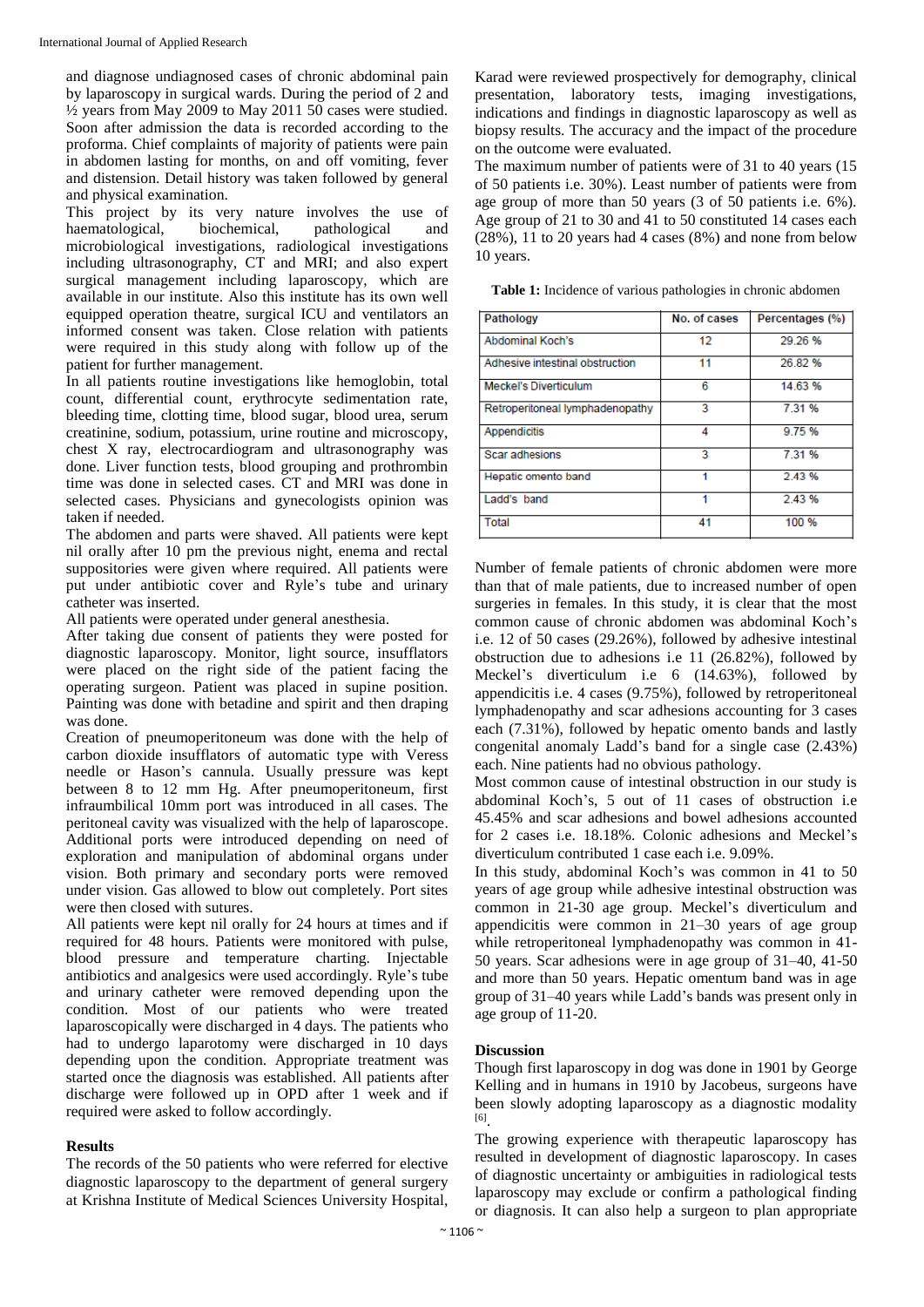treatment modality and also avoid unnecessary Laparotomies In our study for role of diagnostic laparoscopy in chronic abdominal pain which included 50 cases of chronic abdomen who presented to Krishna Hospital, Karad for management. They were posted for diagnostic laparoscopy after the necessary investigations.

All patients were explained in detail regarding the advantages and disadvantages of the procedure and the difficulties that may make the surgeon to go for conversion into laparotomy any time during the procedure. Routine investigations in all patients and specific investigations in selective patients were done [7].

In all our cases we used an infraumbilical incision to insert the laparoscope. The incidence of injury to major blood vessels throughout the procedure in our series was nil even though some authors do mention about this. In our study, patients included were of all ages. We grouped them as 0-10 years, 11-20 years, 21-30 years, 31-40 years, 41-50 years and more than 50 years. We found that maximum patients of chronic abdomen were from age group of 31-40 ayears i.e 15 out of 50 cases (30%). Next to follow was age group of 21- 30 years and 41-50 years with 14 cases each (28%). Age group 11-20 years had 4 cases (8%), more than 50 years had 3 cases (6%) and none were reported from 0-10 years. Among 50 patients of chronic abdomen, 26 were females (52%) and 24 were males (48%). More number of females is due to the number of abdominal operations they underwent due to caesarean sections and hysterectomy.

We did not include gynaecological cases in our study. Abdominal Koch's was the most frequent cause in our study i.e. 12 out of 41 cases (29.26%). Of these 8 (66.66%) were males and 4 (33.33%) were females. Age groups having abdominal Koch's commonly were more than 41–50 years i.e 7 cases. The second common cause of chronic abdominal pain was adhesive intestinal obstruction with 11 cases (26.82%), maximum were from age group of 21 - 30 years i.e 6 cases. The third common cause in our study [8].

Was Meckel's diverticulum with 6 cases (14.63%) with maximum from 21 to 30 years i.e. 3 cases. Appendicitis had 4 cases (9.75%), while scar adhesions and retroperitoneal lymphadenopathy accounted 3 cases (7.31%) each and, hepatic omentum bands and Ladd's band had 1 case (2.43%) each. Nine patients had no obvious pathology [9].

In our study we did laparoscopic exploration for 12 patients of which 5 of them had small bowel adhesions, 4 had peritoneal and visceral tubercles, 2 of them had peritonitis with mesenteric lymphadenopathy and 1 presented with mass in right lower abdomen. Of them adhesions were released carefully laparoscopically without injuring the bowel, suction irrigation was done in peritonitis and biopsy was obtained from intestinal tubercles and sent for histopathology for confirmation of diagnosis. In one case of adhesions there was accidental injury to the small bowel, which was later on converted to laparotomy with primary suturing [10]. The patient presenting with mass in the right iliac fossa was explored laparoscopically and later on converted to open laparotomy and the mass was sent for histopathology. The patients were under antibiotic cover post operatively. Ryle's tube was removed on the  $3<sup>rd</sup>$  day in all patients and they were discharged accordingly depending on the condition and started on anti-tubercular drugs once diagnosis was confirmed [11, 12] .

In our study laparoscopic adhesiolysis was done in 11 patients (26.82%) presenting with chronic abdominal pain. The main causes of adhesions in these patients were abdominal Koch's 5 cases (45.45%), scar adhesions and bowel adhesions had 2 cases (18.18%) each and colonic adhesions and Meckel's diverticulum had 1 case (9.09%) each. From treatment point of view, adhesiolysis was done laparoscopically. In one case there was accidental injury to the small bowel while adhesiolysis which was later on converted to laparotomy and resection anastomosis was done.

In our study diagnostic laparoscopy was performed in 41 patients out of which, 3 patients (7.31%) had retroperitoneal lymphadenopathy. Tissue biopsy and lymph node excision was done wherever possible and the sample was sent for histopathology. The diagnosis was reactive lymphadenitis in 2 and Hodgkins lymphoma in one. They were treated accordingly [13-15].

# **Conclusion**

In conclusion, diagnostic laparoscopy is a safe, feasible and accurate tool for management of patients with chronic abdomen. It allows the doctor to directly look at the organs of abdomen in order to diagnose the problem. It is useful in patients in whom the diagnosis and the extent of the disease are equivocal. Even negative laparotomies can be avoided using DL. Therapeutic laparoscopy can be accomplished in a majority of patients where laparotomies are not possible due to some reason. It can also help in laparoscopy assisted thereby avoiding laparotomies and its complications. Where laparotomies are indicated DL can decide the site of incision. It should be reserved for those situations after non invasive method fail to make a diagnosis. DL has many advantages of shorter hospital stay, early recovery and good cosmesis. Laparoscopy should be performed as an early investigative procedure in these patients because "Diagnosis should precede treatment whenever possible" as quoted by Hutchison's Clinical methods.

# **Conflict of interest:** NO conflict of interest **Funding:** Kimsdu, Karad

# **References**

- 1. Pain Management: Practical Guide to Clinicians 6th edition. Richard S. Weiner ISBN 0-8493-0926-3, Thienhaus O, Cole BE. "Classification of Pain", 2002.
- 2. John RD, Gary WV, Laurie H. What could be causing chronic abdominal pain? Postgraduate Medicine. 1999; 106(3):1-8.
- 3. Decat B, Sussman L, Lewis MPN. Randomized clinical trial of early laparoscopy in the management of nonspecific abdominal pain. Br J Surg. 1999; 86:1382-1386.
- 4. Poulin EC, Schlachta CM, Mamazza J. Early laparoscopy to help diagnosis of non- specific abdominal pain. Lancet. 2000; 355:861-863.
- 5. Raymond, PO, Elizabeth AM, Cleveland OH. Role of laparoscopy in patients with chronic abdominal pain and assessment of late outcome. Digestive disease week. 2001; 23(4):241-46.
- 6. Gordon AG, Magos AL. The development of Laparoscopic Surgery. Balkieres Clin Obstet Gynaecol. 1989; 3:429-49.
- 7. Ruddock JC. Peritoneoscopy: a critical clinical review. Surg Clin North AM. 1957; 37:1249-1260.